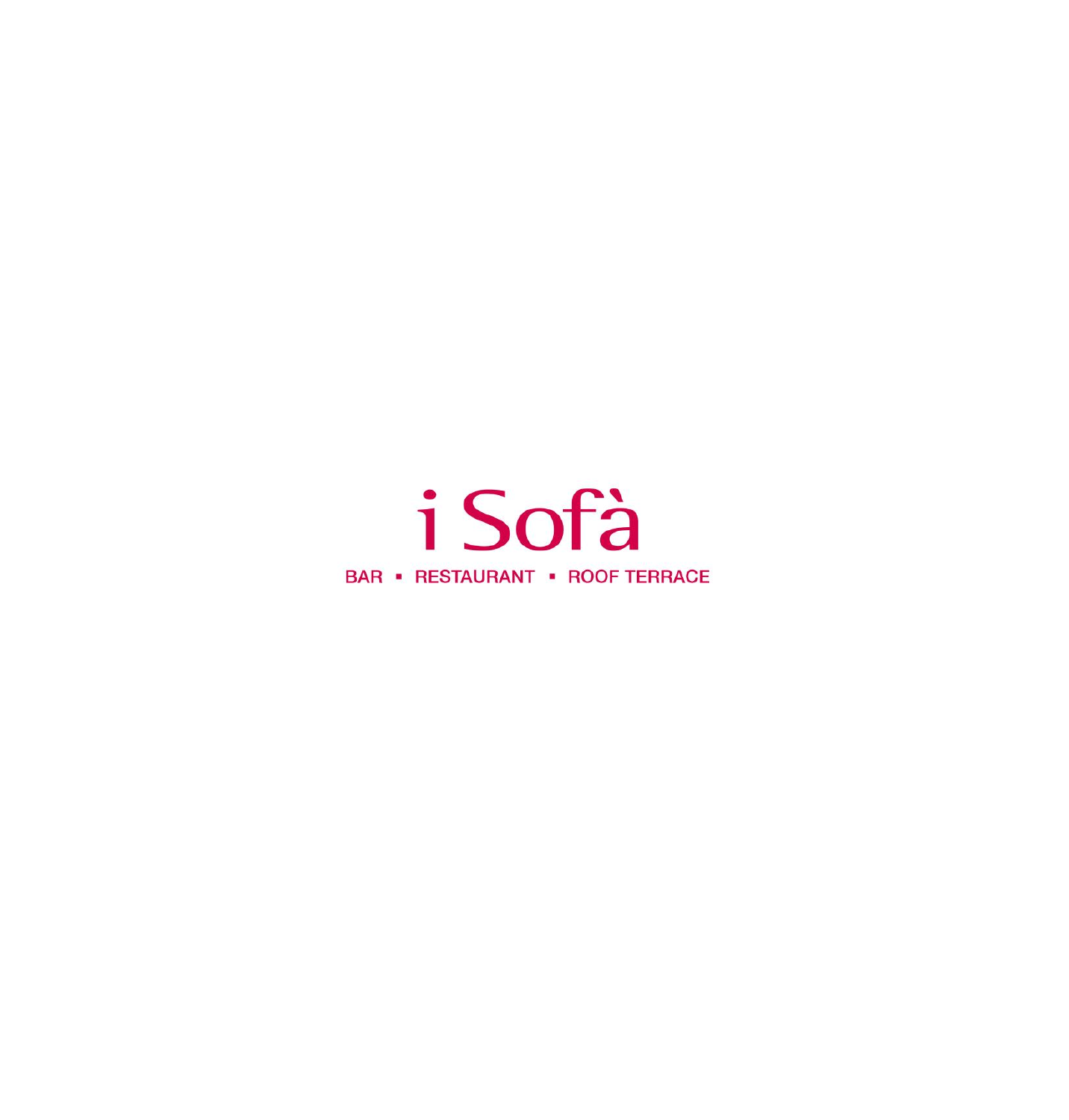# **STARTERS**

#### **Magatello of Angus**

Roastbeef, honey mustard, flat beans, turmeric potatoes and sweet pecorino cheese [3-13] (GF) 19

### **"I Sofà" salad**

Mixed leaves, aromatic herbs, black rice, spelt, barley, exotic fruit, pistachio, avocado cream and lime [4-5] (VV) 15

#### **Grilled octopus**

Curly endive, red coral, chick peas and sesame mousse, taggiasche olives sauce [1-2-3-4-12-14] 18

#### **Amberjack tartare**

Mango, fennel, buckwheat flakes, citrus fruits sauce and cantaloupe [1-3-4] (GF) 21

#### **Burrata cheese**

Roman style artichoke, zaffron potato cream, mint oil and tomato powder [3-14] (V GF) 18

#### **Home-made smoked tuna and salmon**

Poached egg, avocado toast and pink pepper sauce [1-3-4-9-10] (V GF) 21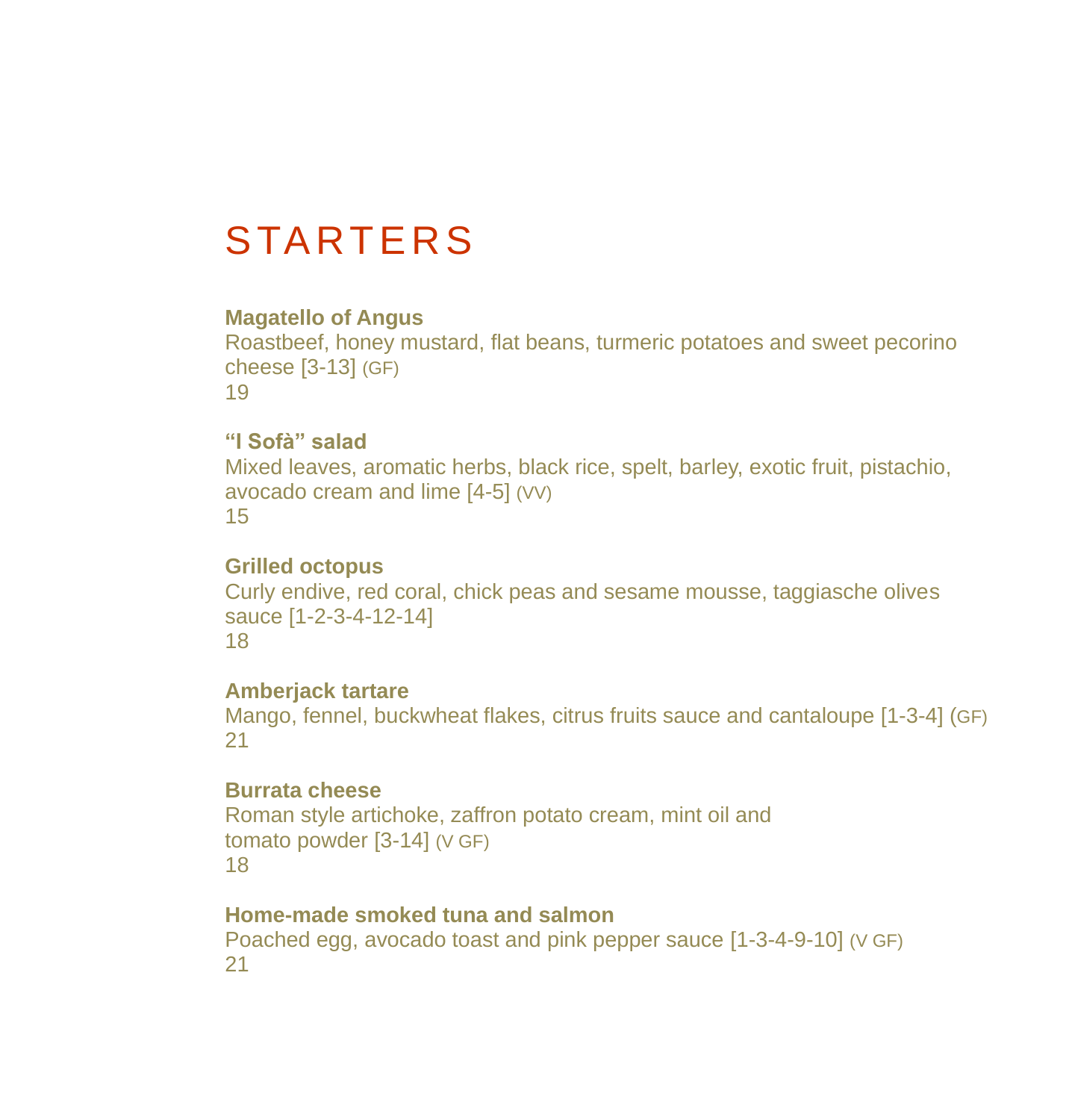## **FIRST COURSES**

#### **Risotto**

Cuttlefish ink, lemon scented raw shrimps, stracciatella cheese and pistachio brittle [1-2-3-4-5-6-10-14] 21

#### **Scialatielli pasta**

Chopped calamari, glasswort and bottarga of marinated yolk [3-4] (V) 20

#### **Fusillone pasta**

Roman zucchini cream, oven baked datterino tomato, provolone del Monaco cheese and basil brittle [3-4] (V) 19

#### **Squared spaghetti from our tradition**

To choose amongst: **Amatriciana:** pork cheek, tomato, pepper, chili pepper, pecorino cheese [3-4] **Carbonara:** pork cheek, eggs, pecorino cheese, pepper [3-4-9] **Gricia:** pork cheek, pecorino cheese, pepper [3-4] **Cacio e pepe**: pecorino cheese, pepper [3-4] (V) 19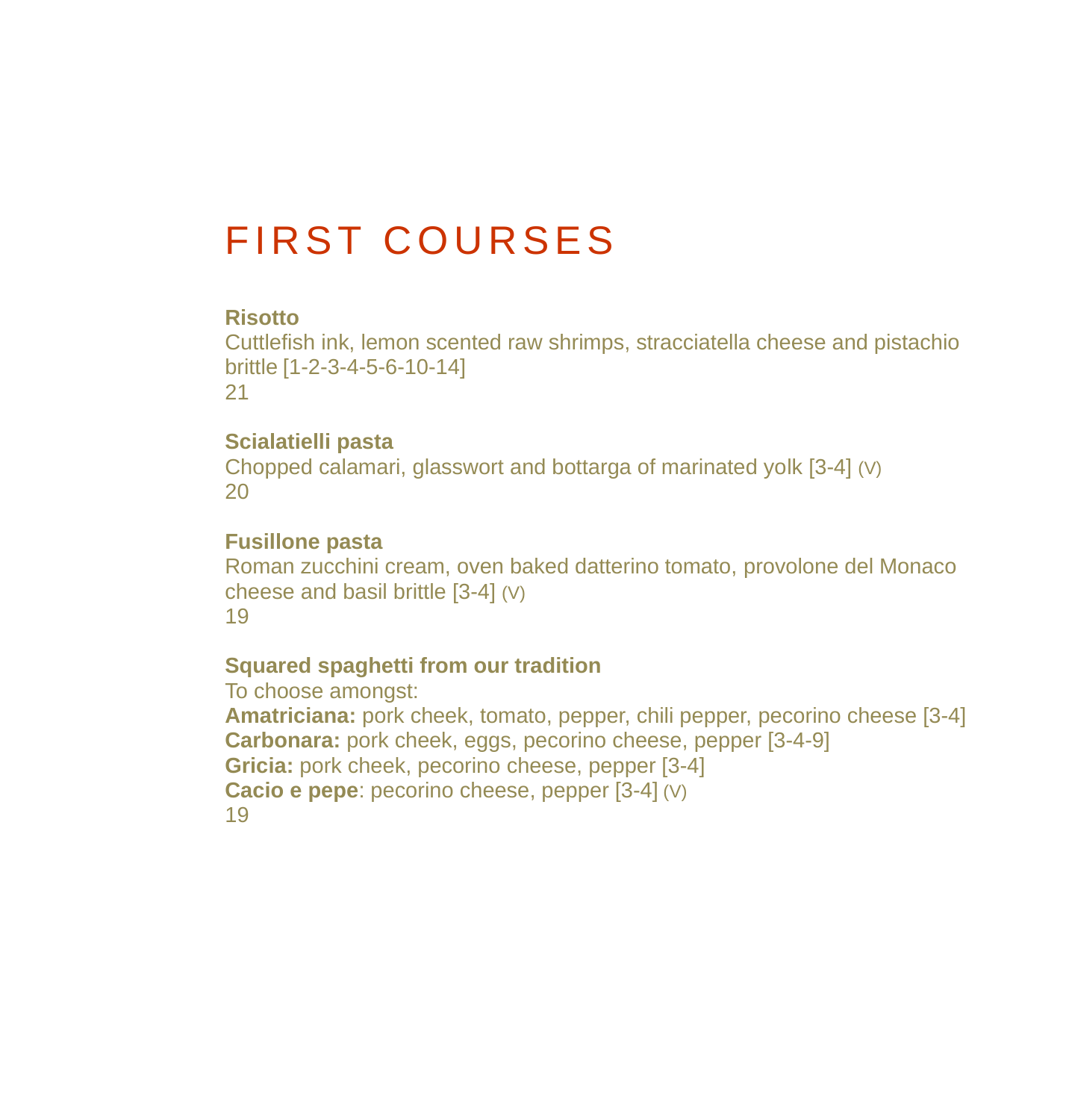# SECOND COURSES

#### **Entrecote**

Pavè of potatoes, asparagus with bacon, Maldon salt, cinnamon mayonnaise [3-9] (GF) 29

#### **Fillet of pork**

Larded, dried fruit, peas sauce, thyme scented creamy potatoes and pop pork [3-5-9-13-14] (GF) 22

#### **Salmon**

Ginger spinach, almonds, yellow piccadilly tomatoes with lemongrass and puffed wild rice [1-4] (GF LF) 25

#### **Sea bream**

Disassembled gazpacho, tomato vinegar, vegetables and crunchy potatoes [1-10-14] (LF) 23

#### **Vegetarian carré**

Cereals brittle, aromatic salad, Greek yoghurt dressing and cucumbers [3-4-5-9-14] (V) 19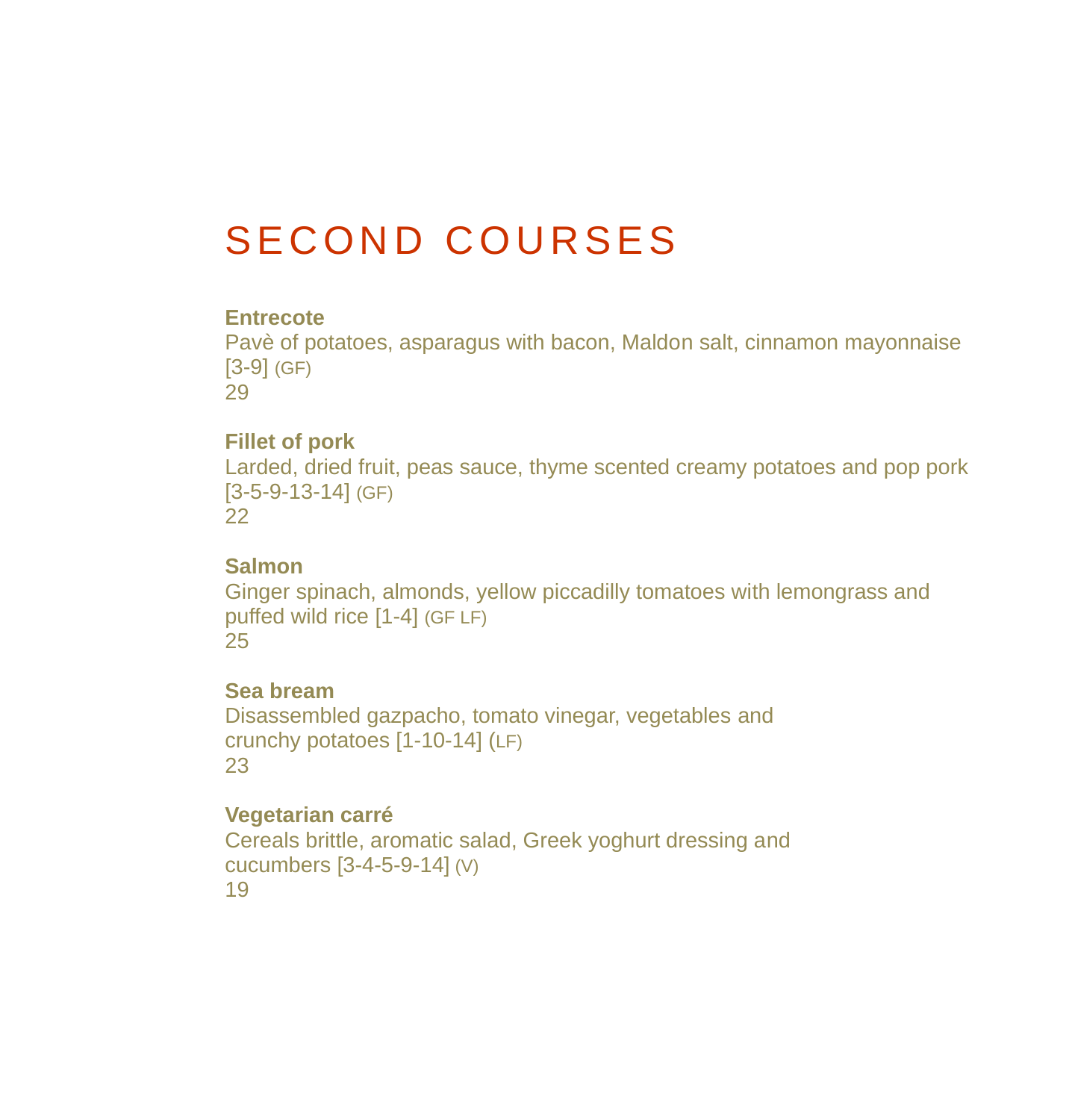## SIDE ORDERS

**Chicory** (GF) (VV) (LF) 8

#### **Spinach** (GF) (VV) (LF) 8

**Potatoes with herbs** (GF) (VV) (LF) 7

**Green or mixed salad** (GF) (VV) (LF) 7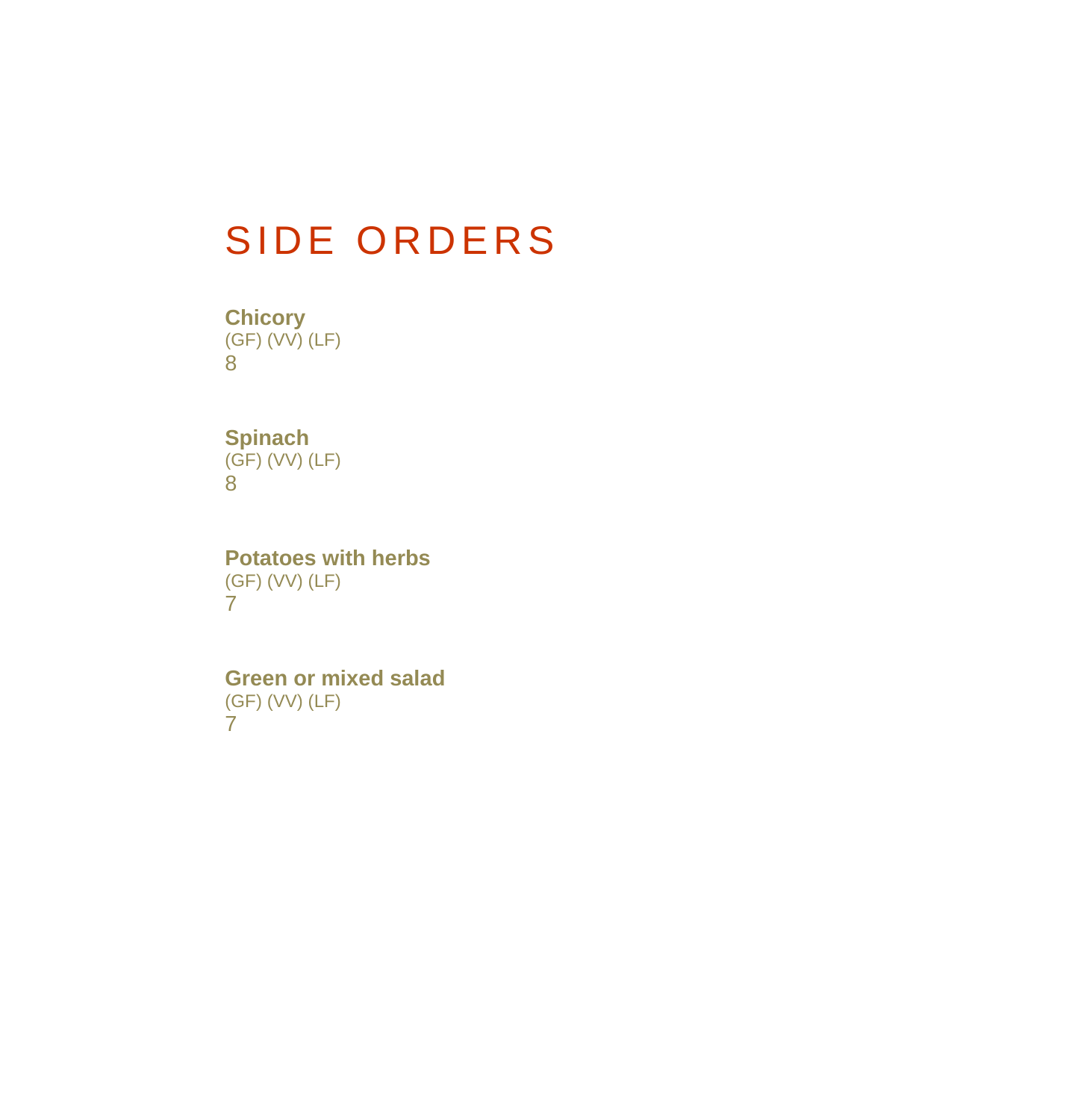## **DESSERT**

#### **Ricotta cheese**

Sambuca, pear and dark chocolate [1-3-4-5-9] (V) 12

#### **Bavarese**

Bourbon vanilla, red cocoa butter, strawberries gelèe and prosecco [1-3-4-5-9] 12

### **Tiramisù**

```
Mascarpone cream, coffee, "Osvego" Gentilini biscuit [3-4-5-9] (V)
12
```
**Season fruit platter** (VV) 11

**Selection of ice cream** [3-4-9] (V) (\*) 10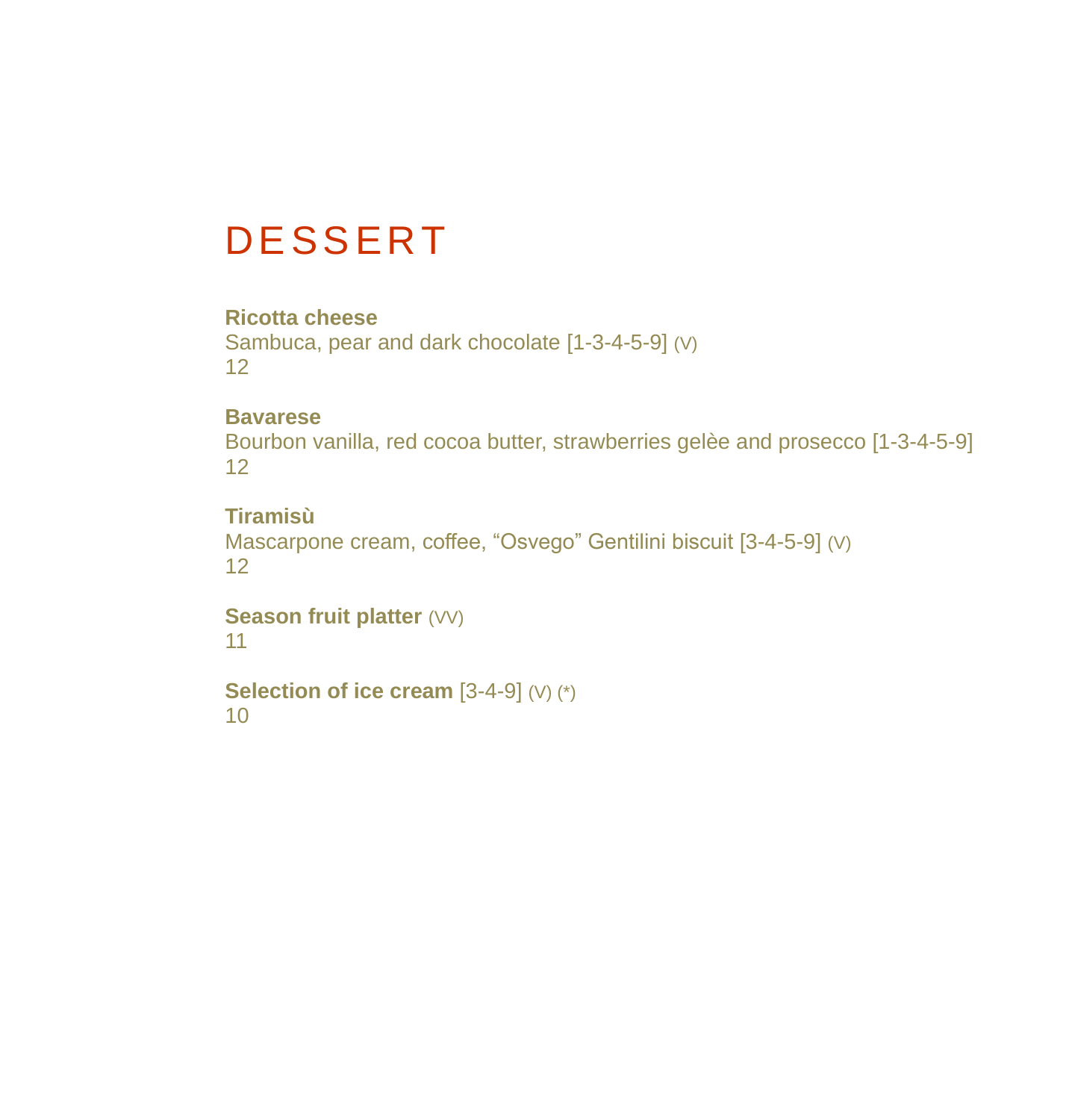The dishes served in this menu may contain one or more allergens appertaining to the 14 categories of allergens listed in Annex II of EU Regulation No. UE 1169/2011 such as:

- Fish and products thereof
- Molluscs and products thereof
- Milk and products thereof (including lactose)
- Cereals containing gluten or derivatives thereof
- Nuts and products thereof
- Crustaceans and products thereof
- Peanuts and products thereof
- Lupin and products thereof
- Eggs and egg-based products
- Sulphur dioxide and sulphites
- Soybeans and products thereof
- Sesame seeds and products thereof
- Mustard and products thereof
- Celery and celery based products

Vegetarian dish (V). Vegan dish (VV). Gluten free (GF). Lactose free (LF). Frozen at the source or on site (\*). Contains blast chilled foods (\*\*).

We inform patrons with food allergies or intolerances that a list of the allergens in our dishes is available for consultation.

For further information please contact a member of staff